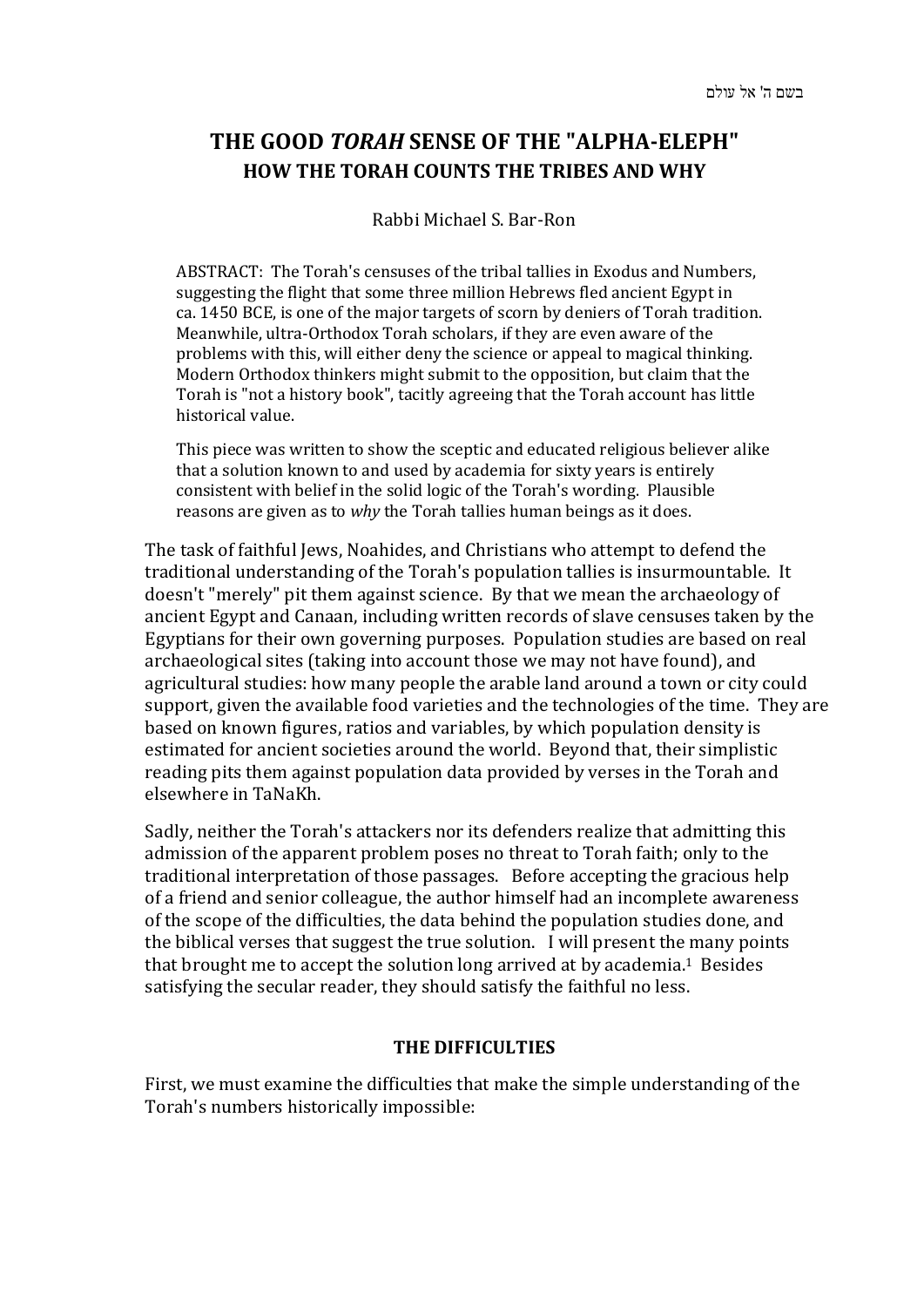1. When the Israelites began their flight from Egypt and Pharaoh changed his mind, **the 600 chariots he sent to stop them would be woefully insufficient to stop an exodus of over three million people**. In fact, many of the Israelites closer to the farther end of the marching masses would not even know of the attack.

**ז** ִוַיּקַּח ,שֵׁ שׁ-מֵ אוֹת רֶ כֶב בָּחוּר ,וְ כֹל ,רֶ כֶב מִ צְ רָ יִם ; **7** And he took **six hundred** chosen . וְשֶׁלִשָּׁם ,עֲל-כֻּלּוֹ chariots, and all the chariots of Egypt, and captains over all of them.2

The entire army of Egypt probably did not number more than 40,000 at its height in the *New* Kingdom Period (*c.* 1550-1069 B.C.E.),3 a time when the Egyptian population was likely to be larger than in the times of the Exodus. (See Appendix: Population Estimates for Ancient Egypt and Canaan) Does it make sense that a slave army would outnumber the entire armed forces of their motherland, the superpower of the day, by more than 10 to 1?

2. A migrating mass of over three million would have spread over a space far, far larger than the distance between three or more of those encampments, **removing any meaning of the Israelites moving from station to station.** Marching from stop to stop, they would form a line that crossed hundreds of miles across the Sinai Desert! Even a good fraction of that number would not even fit into the quite large wadi spaces that formed those encampments.

Today the locations of the Israelites' desert encampments along the route from Sukkoth to Mt. Sinai have been identified with a fair degree of certainty. Not only have several of the place names been preserved to this day, but key features of those stops, noted in the Torah, are apparent.<sup>4,5,6</sup> The distance between them matches what we know about the limitations of how far even very robust people in ancient times could walk over that terrain, and the Israelites were heavily laden with herds, flocks, wagons and supplies.

(No modern research in this regard is as impressive as that of David Rohl: Following in the footsteps of 19th-century explorers Robinson and Smith, he personally led two Sinai expeditions in 2001 and 2004 to test the traditional Exodus route, equipped with GPS, satellite imagery, detailed maps of the terrain provided by the Egyptian government, and the detailed notes of earlier researchers.5)

3. Even a portion of such a population could not have fitted into the space around Mount Sinai (most likely the twin-peak mount of Gebel Musa/Gebel Safsafa, an identification with far more evidence than is widely recognized<sup>7,8</sup>). They would not have fitted around the surrounding base of the mountain, much less been able to hear Moses speak. Moreover, the Torah records that Moses invited the nation to ascend the mount at the sound of the blast of the ram's horn (Ex. 19,13). None but a very small fraction of 600,000 men could have been able to do so at one time.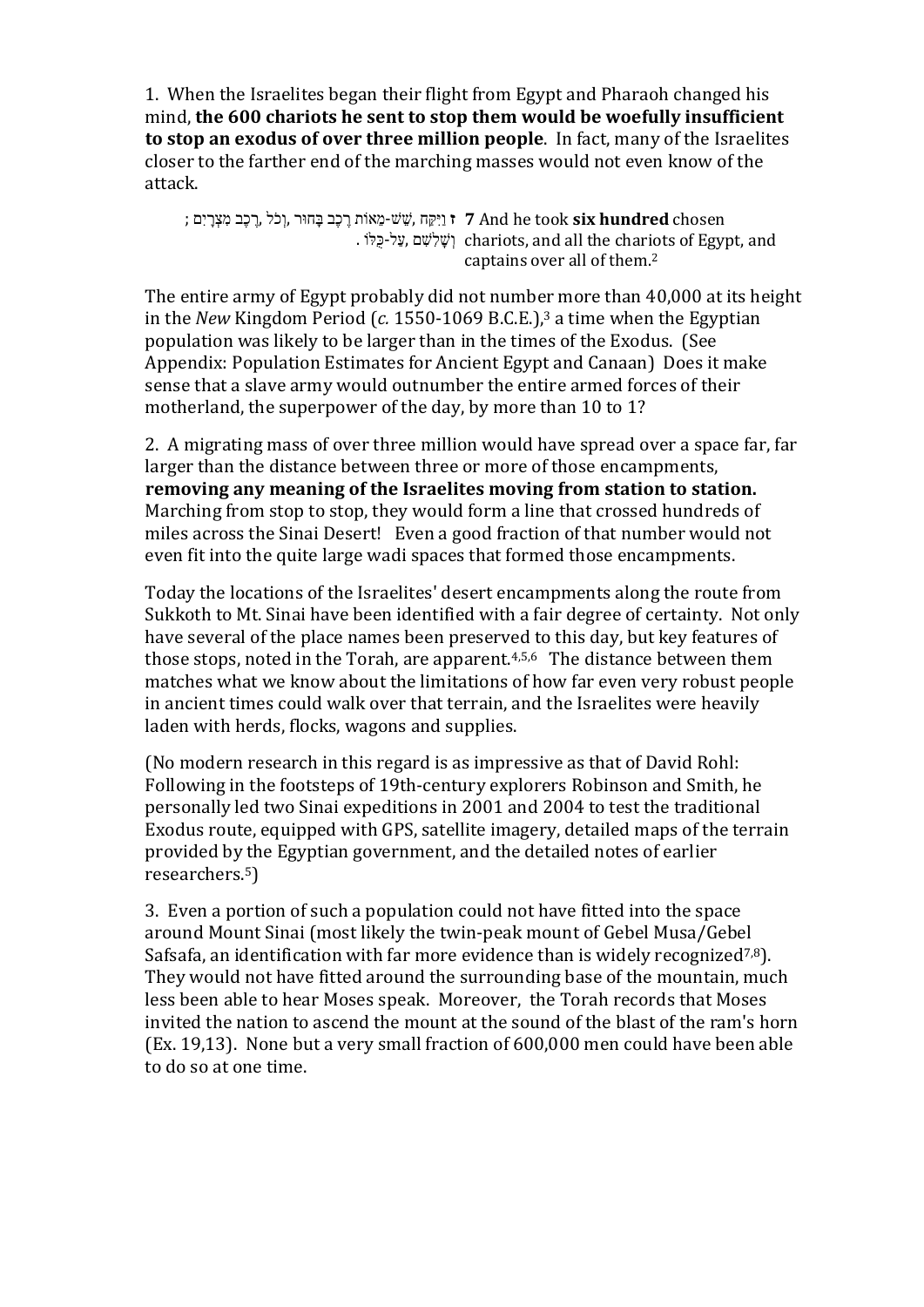Certain things need to be seen to be understood. Below is an aerial photograph of **but a portion** of an estimated crowd of three million people, tightly packed together to attend the Catholic Mass led by the Pope on the iconic Copacabana beach of Rio de Janeiro in 2013. It was *one of the largest human gatherings in history*. In wider aerial images, it is clear that even the six clusters of movie screens and massive speaker units were insufficient for all to see and hear the leader of their faith. Such is the logistical reality of what is required to communicate with a tight crowd of so mainly young adults crowded together.

Note that the group is clustered tightly together for a prayer service, not to march or encamp. A fleeing Israelite nation of that size would include an equivalent number of animals, tents and supplies. To march, the group would need about four times the space compared to as the congregation at Copacabana beach. To encamp, you would need much more.



Reuters: Paulo Whitaker. About three million pack Copacabana beach for Pope's mass. Posted 28 Jul 2013.

4. **What was the sound system of the nation of Israel in the desert? Two silver trumpets.** In Numbers chapter 2, the Torah describes how the twelve tribes were organized into four tribal groupings for marching purposes. They were summoned to move forward, quarter by quarter by a series of blasts by no more than two trumpets. To know when they were next to move, each quarter of the nation needed to hear the earlier sets of blasts. Only someone who has been in a crowd of even half a million people knows how loud is the din of such a crowd even when trying to keep quiet, waiting for a signal. How could such a sound be heard with no amplification over the din of millions?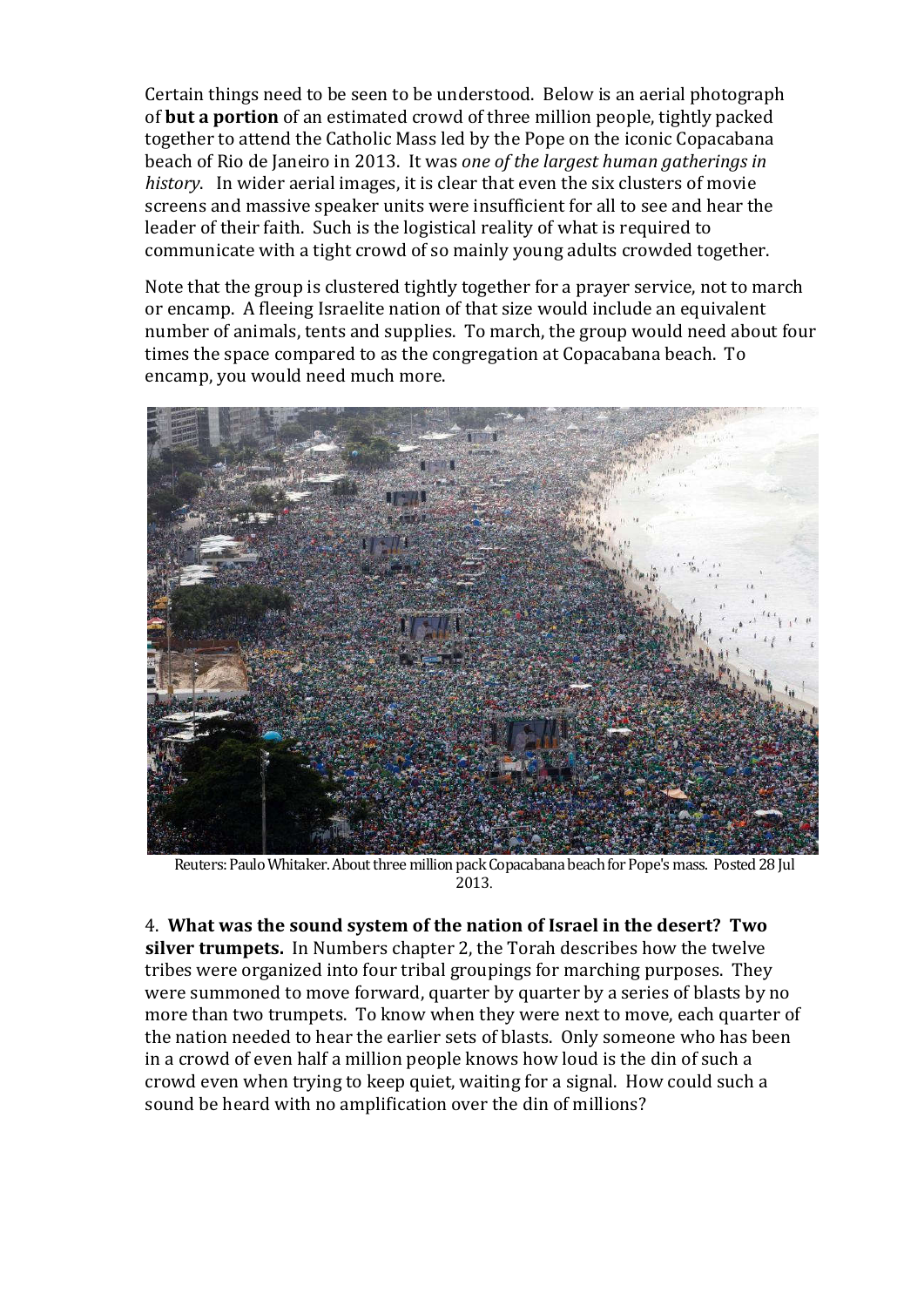5. **The Sinai Desert, called a "great and dreadful wilderness" (Deut. 1,19), could not have possibly supported the water needs of even a large fraction of three million.** Although there is evidence the region was a bit wetter than it is at present,<sup>9,10,11</sup> researchers confirm that the climate of the Sinai was not much less "dreadful" than it is today. <sup>12</sup> Not to mention that the people's movement was from desert oasis to desert oasis, not from stream to stream.4,5 While the army of Xerxes the Great is believed today to have numbered 100,000 to 150,000 men (not a million),13,14 Herodotus relates that it was so immense, that when they arrived at the Echeidorus River, his soldiers drank *until it ran dry* from their mass consumption.15

Note the true scale of the Exodus portrayed in Exodus 15,27:

```
כז וַיָּבֹאוּ אֵ ילִמָ ה--וְ שָׁ ם שְׁ תֵּ ים עֶשְׂ רֵ ה
27 And they came to Elim, where were twelve 
עֵינֹת מַ יִם ,וְ שִׁ בְ עִ ים תְּ מָ רִ ים ;וַיַּחֲנוּ-שָׁ ם ,
springs of water, and three score and ten palm-
                           עַל-הַמָּ יִם .
trees; and they encamped there by the waters.
```
Could over three million thirsty people with thirsty animals be watered by "twelve springs of water" or enjoy the fruit and shelter of only "seventy palmtrees"?

6. **A diet of primarily (real-world)** *manna* --per the Torah account-- **could not have provided enough calories for even a fraction of the three million figure, even if supplanted by fish and occasional meat.** Not only has biblical manna been confidently identified<sup>4</sup> but, again, the arid conditions of the Sinai Desert have been found to be not far from those in the times of the Exodus.12

7. **How could there have been more than three million slaves when Egypt's total population at the time was less than three million?** (See Appendix on Population Estimates for Ancient Egypt and Canaan). Population studies cannot be ignored. Again, they are based on censuses taken by the ancients for their own municipal purposes, agricultural studies (how much food is required to sustain a given number of people, and could have been grown on the available, arable land, according to the technologies and ecological constraints of the time), residential and burial sites, and more. They are based on known figures, ratios and variables, by which population densities are estimated for ancient societies across the world.

8. **Where are the buried remains of nearly a million people who would have perished from natural causes in the 40 years of desert wandering?** There is a glaring lack of any such remains, leading many to relegate the entire story to myth. Unlike the remains of ancient cities, in a desert such as Sinai, there are no layers to dig up to arrive at the Middle Bronze Age when we believe the Israelites left Egypt. While the lack of remains of several thousand deceased individuals (an ancient nation the size we are suggesting in this paper) can be attributed to other factors, the demise of 600,000 fighting men -- not to mention the elderly who left Egypt -- cannot be explained away. Lack of evidence in such a case is truly evidence of lack.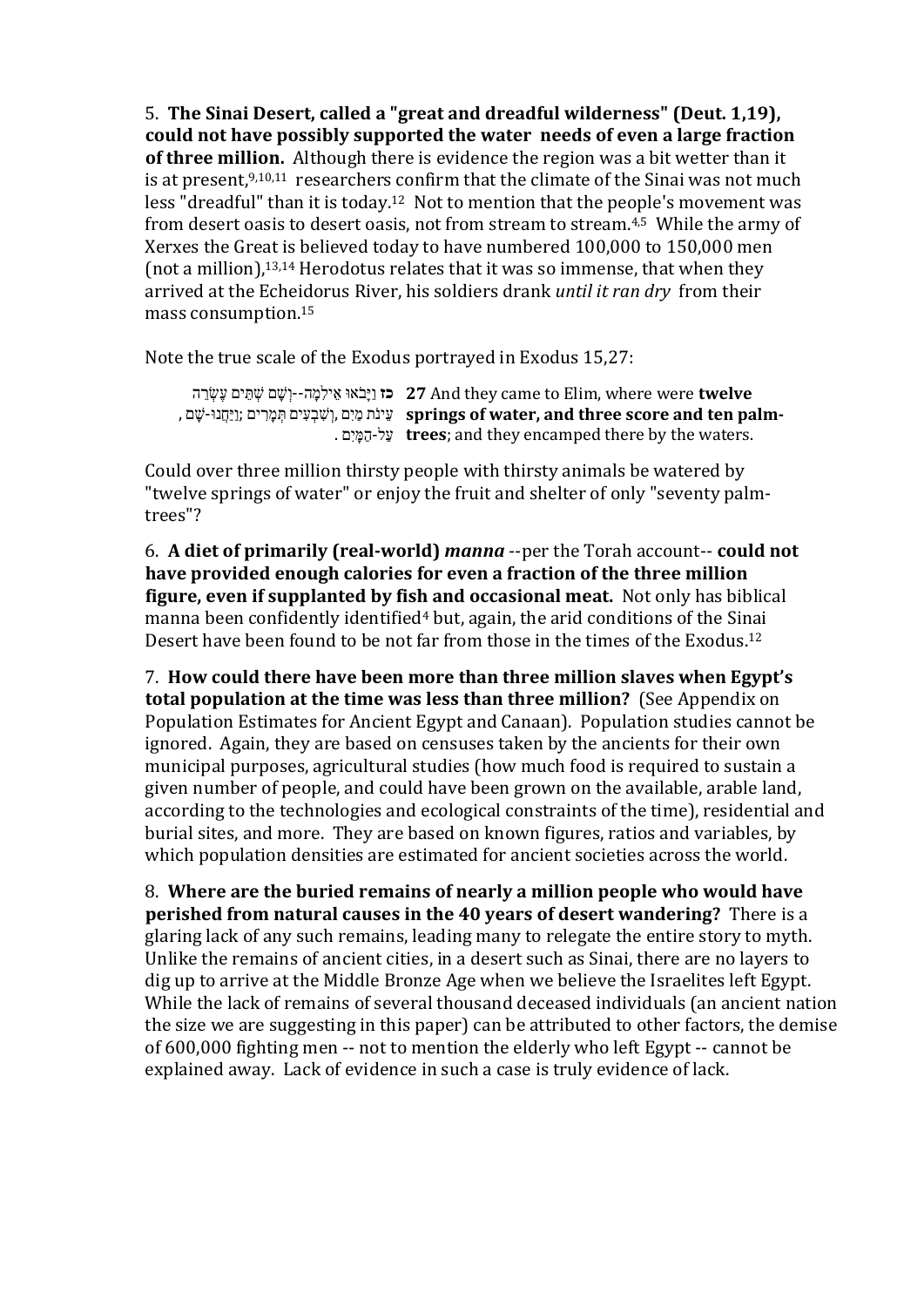9. **Why would a nation of three million be turned away from the closer, Philistine route, lest they fear war?** An Israelite army that was 6 times the size of the army of Ramesses the Great would have been larger than the *entire population* of all of Canaan. Even if the estimates are incorrect, it would have been *an order of magnitude* larger than any Canaanite army (see next point).

Over the next few centuries, the final part of Middle Bronze Age II and Late Bronze I eras (the Judges era according to David Rohl's New Chronology), the entire population of greater Canaan (including Lebanon) would grow. In a broad PhD thesis on the total population of the country at this later time, based on 713 archaeological sites and factoring in an additional 108 that "may have existed", Titus Michael Kennedy arrives at a much higher figure than others, such as Israel Finkelstein of Tel Aviv University:

The total peak population of Canaan in Late Bronze I was... approximately 588,000 people, with approximately 552,000 forming the settled population and approximately 36,000 forming the nomadic population of the region. For Late Bronze II, the total peak population of Canaan was approximately 597,000.16

In other words, only after a significant growth of the Hebrew population, together with the large number of Canaanites and other groups, would the entire population reach close to 600,000 people *in total*. The hill country of Canaan at this later time may only have had a total population of about 65,000.17 Let's say all the studies that came to such results are absurdly wrong and the population was 150% that many (a claim that would require extensive evidence). It would still show the model of three million invading Israelites to be totally irrational.

(It should be noted that, while data is incomplete for demographic studies on many ancient populations, particularly in countries where research is difficult, such is not the case in Israel. Due to its high concentration of first-class Western academia, the national importance of archaeology to the modern state, and the historical significance of its terrain to humanity at large, Israel is likely to be the most heavily excavated country on Earth. While new finds are still made on occasion, numbers of massive, undiscovered population centers cannot have been hidden so long. Meanwhile, researchers estimate and take into consideration the number of sites they may not have found. )

Think how absurd it would be for the generation of Israelites raised in the desert (not a generation of meek ex-slaves, but free men trained from their youth for the planned conquest of Canaan) to have been so petrified of invading the hill country of Canaan from the south. Does that make sense for a people with the largest army the world would see until the Persian force that invaded Greece?

10. In Deut. 7,1, the Torah mentions explicitly how *each* **the seven Canaanite nations, naming them off, were "greater and mightier" than Israel.**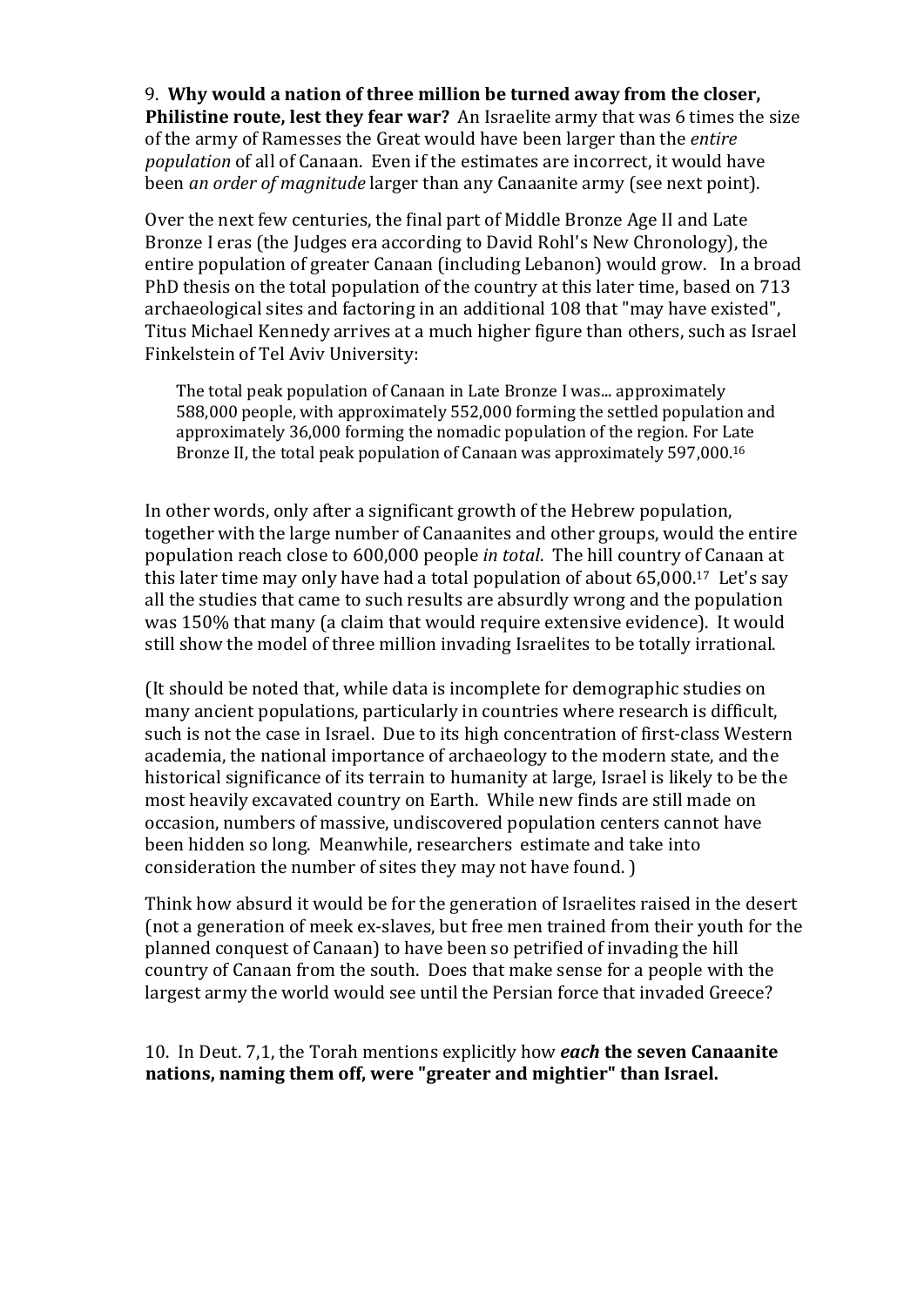ּ א כִּי יִבְיאֵדּ, יְהוַה אֱלֹהֶידָּ, אֱל-הָאָרֶץ... וְנָשַׁל גּוֹיִם-רַבִּים מִפָּנֶיךָ<br>הַחִתִּי וְהַגְּרְגָּשִׁי וְהָאֱמֹרִי וְהַכְּנַעֲנִי וְהַפְּרִזִּי, וְהַחִוִּי וְהַיְבוּסִי-- שִׁבְעָה גוֹיִם,<br>רַבִּים וַעֲצוּמִים מִמֵּךָ.

1 When *YHWH* thy God shall bring thee into the land... and shall cast out many nations before thee, the Hittite, and the Girgashite, and the Amorite, and the Canaanite, and the Perizzite, and the Hivite, and the Jebusite, **seven nations greater and mightier than thou;**

Again in Deut. 7,17, we learn that those nations were "more populous" than Israel.

Earlier, in 4,38, we see the same: Moses prepares the nation for how they will soon drive out peoples "greater and mightier than you" from the Land. We find the same in Deut. 9,1: "nations greater and mightier than thyself". This is why we saw our victories as true miracles, and they should still be seen as such to this day. But for those verses to be true *and* fit into anything remotely close to what archaeology has reconstructed, the numbers need to be greatly reduced.

Those formidable Canaanite cities such as Jericho, called "great cities fortified to heaven" (Ibid.) from the Israelite perspective, were Lilliputian by our standards; truly diminutive by the imagined biblical scale. Consider the images below. While the official maximal borders of the Promised Land (given in Numbers chapter 34) stretched well beyond this, the phrase "from Dan to Beersheba", repeated nine times throughout TaNaKh, denotes the Canaan that Israel came to share and partially inherit. It is a narrow stretch of territory some 146 miles (235 km) long. All the names of their tiny walled city-states, just a few dozen, are named in the Book of Joshua. Is this a picture of a country inhabited by millions?





Images of scholarly reconstructions of biblical Jericho (left) and Megiddo (right), and Jerusalem (below), based on archaeology, with walls "fortified to the sky" from the ancient perspective.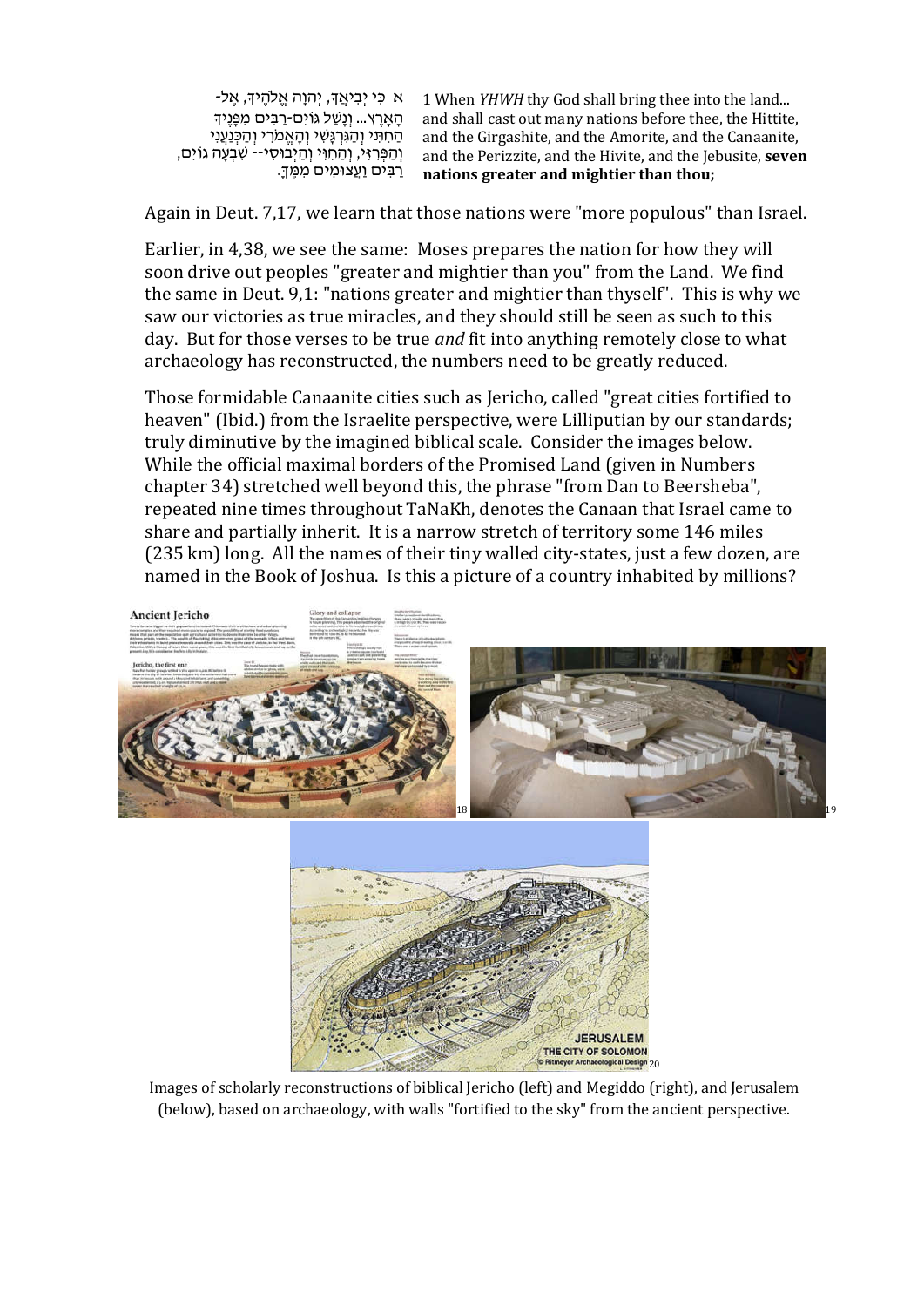11. Fitting in with this, is perhaps the strongest point of all: Notwithstanding verses that compare the number of Israelites to the dust of the earth (i.e. Number 23,10) --that being, of course, from the perspective of those ancient times-- **the Torah relates in Deut. 7,7 that the Israelites were the smallest in number of any people of the region**. This oft-overlooked verse gives a totally different picture of the demographics of the nation as it stood at Mt. Sinai:

| the fewest of all peoples.                                                                                  |
|-------------------------------------------------------------------------------------------------------------|
| in number than any people--for ye are                                                                       |
| . וַיִּבְחַר בָּכֵם :כִּי-אַתֵּם הַמְעַטּ ,מִכָּל-הָעַמִּים nor choose you, because ye were more            |
| --ד י לֹא מֵרִבְּכֶם מִכַּל-הַעֲמִּים, חֲשָׁק יָהוַה בַּכֶם -- T <i>YHWH</i> did not set His love upon you, |

If each of the Seven Canaanite nations was 3.3 million strong (slightly larger than an Israel of three million), the Canaanites alone would have numbered 23 million. That is the approximate population count of modern Australia, of Beijing, and of Taiwan -- and we haven't added in Philistines or Amalekites. Even if all the Canaanites were considered a single עם-"people" (in spite of what is clearly understood from Deut. 7,1), a Middle Bronze Age Canaan of millions of people is utter fantasy from the real-world, historical perspective.

12. We see the same issue throughout TaNaKh:

Speaking of that young, desert-raised generation of Israelite warriors, **why, in Joshua 7,2-5 were "the hearts of the people melted and become as water" with the tiny loss of 36 warriors out of 3,000** (three *alaphim*) that were sent on the first, failed attack upon tiny `Ai? That would be a loss ratio of only 1%. Large-scale death was a common aspect of war, especially ancient warfare of those days.

**How did** *27,000* **(27** *eleph***) men get crushed by a falling wall at Aphek in 1 Kings 20,30, and that after the Israelites had decimated 100,000 (100**  *eleph***) Aramean foot-soldiers?** Besides 127,000 being close to the total population of the Levant region at the time, how could the collapse of the wall of one of those diminutive ancient cities (see Point 10 above) wipe out a number of a people that could fill a medium-sized Category 4 sports stadium of our day?

13. Lest one imagine that there could have been a sacred or religious meaning to the term אלף-*eleph* --that it was indeed intended to mean 1,000, even though that doesn't match the historical reality-- **we see the same issue with army numbers in** *Divre HaYamim* **(Chronicles)-- the state chronicles of the Kingdom of Judah.** As such, it does not appear to have been created for sacred purposes, employing symbolic language; not any more than the "*Divre HaYamim* [Chronicles] of the kings of Media and Persia" (Esther 10,2). For example, In II Chron. 14,9-15, it speaks of the army of Asa being a little over 500 *alaphim*, countering Zeraḥ the Ethiopian's force of "*eleph alaphim*" (!). How feasible would it be for an army even one *fifth* that size to have cut its way through Egypt, up from Kush (Nubia)?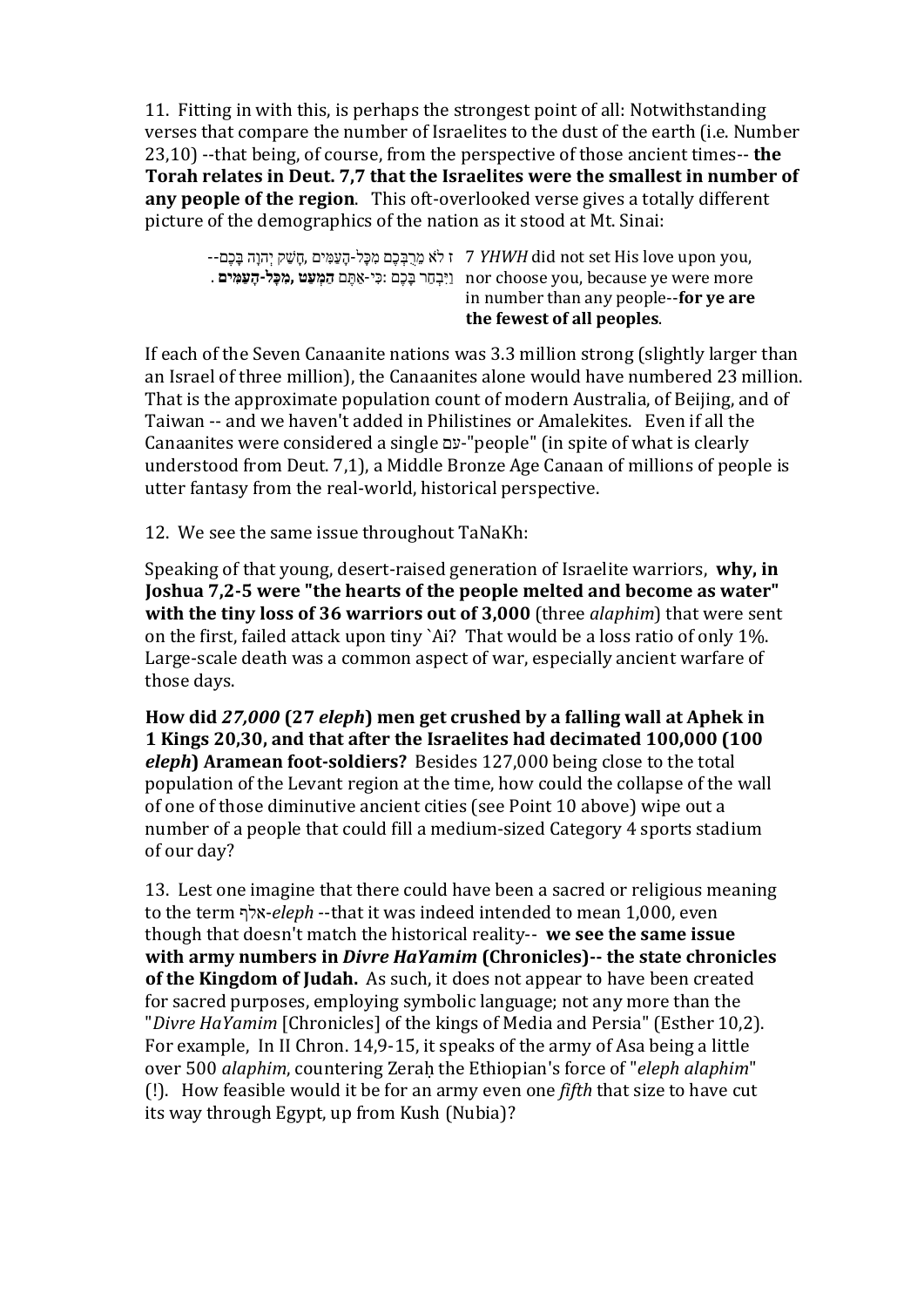What is needed is a new understanding of the term אלף-*eleph*, as none of the above issues make any sense when אלף-e*leph* means a thousand. Yet **all these verses and demographics recorded in TaNaKh make sense if the term אלף-***eleph* **meant "clan chief" or "clan brigade"** when human beings are being counted. It will be seen below why the author sides with "chief" or "troop commander". It is not only the same conclusion that academia have long arrived at, but one that can be explained well from a faithful Torah viewpoint as well, with full respect for the real addition being done in the tallies of the tribal censuses.

## **THE IMAGINED ROADBLOCK: TORAH ARITHMETIC**

The key difficulty for the faithful reader is that the Torah is clearly doing regular addition with the subtotals of the tribal populations, so that 10 hundreds become a thousand, etc. The Torah would essentially be doing false addition to portray non-realities, even suggesting that a later biblical redactor misunderstood the original text he was embellishing, as suggested by Colin-Humphreys. 21

Moreover, consider how the Torah counts the massive amounts of metals collected from the nation with the same terms אלף-e*leph* and אלפים-*alaphim* (Ex. 38:24-29). Does the Torah want those, too, to be read as "chiefs" and "clan brigades"?! The total silver collection given to the sanctuary was the sum of a "head tax" of one *beqa`* donation from each of the **603,550 men**. The total silver collected was: 100 talents plus 1,775 *sheqalim*. Since a talent equals 6000 *beqa`im* and one *sheqel* equals 2 *beqa`im*, the total number of *beqa`im* is exactly **603,550**. The gold and bronze contributions were not based on a donation from every man, but the silver was. Total gold given: 29 talents plus 730 *sheqalim* (about 2000 lbs of gold). Total silver given: 100 talents plus 1,775 *sheqalim* (about 7500 lbs of silver). Total bronze given: 70 talents and 2,400 *sheqalim* (about 5300 lbs of bronze). It is the silver that is directly connected with the census of Num 1:1-46 and the fact that 100 talents plus 1,775 shekels exactly equals 603,550 *beqa`im.*22 *No one can claim the Torah openly wants the reader to read a "chief" or "clan brigade".* It is plain in the Hebrew that one is meant to understand "thousands".

Another example is in Numbers ch.3,40-46. The ransom difference between the firstborn and the number of Levites is a precise 273. The firstborn of Israel numbered **22,273** but the number of Levites numbered **22,000**, so a "head tax" had to be paid for the difference of **273**. The numbers are so precise here, that there was a need to pay a special ransom for the 273 extra firstborn of Israel above the number of the Levites. *(Ibid.)* This proves that the text is indeed painting a picture of real numbers based on simple, base-10 arithmetic.

*And yet*, per the ever-relevant teaching of RaMBaM (Maimonides), whenever Torah contradicts science, it is generally based on a misunderstanding of Torah. Moreover, he made it perfectly clear that *even received traditions* that are not fundamental tenets of faith can be reinterpreted. (Guide For the Perplexed 2,25)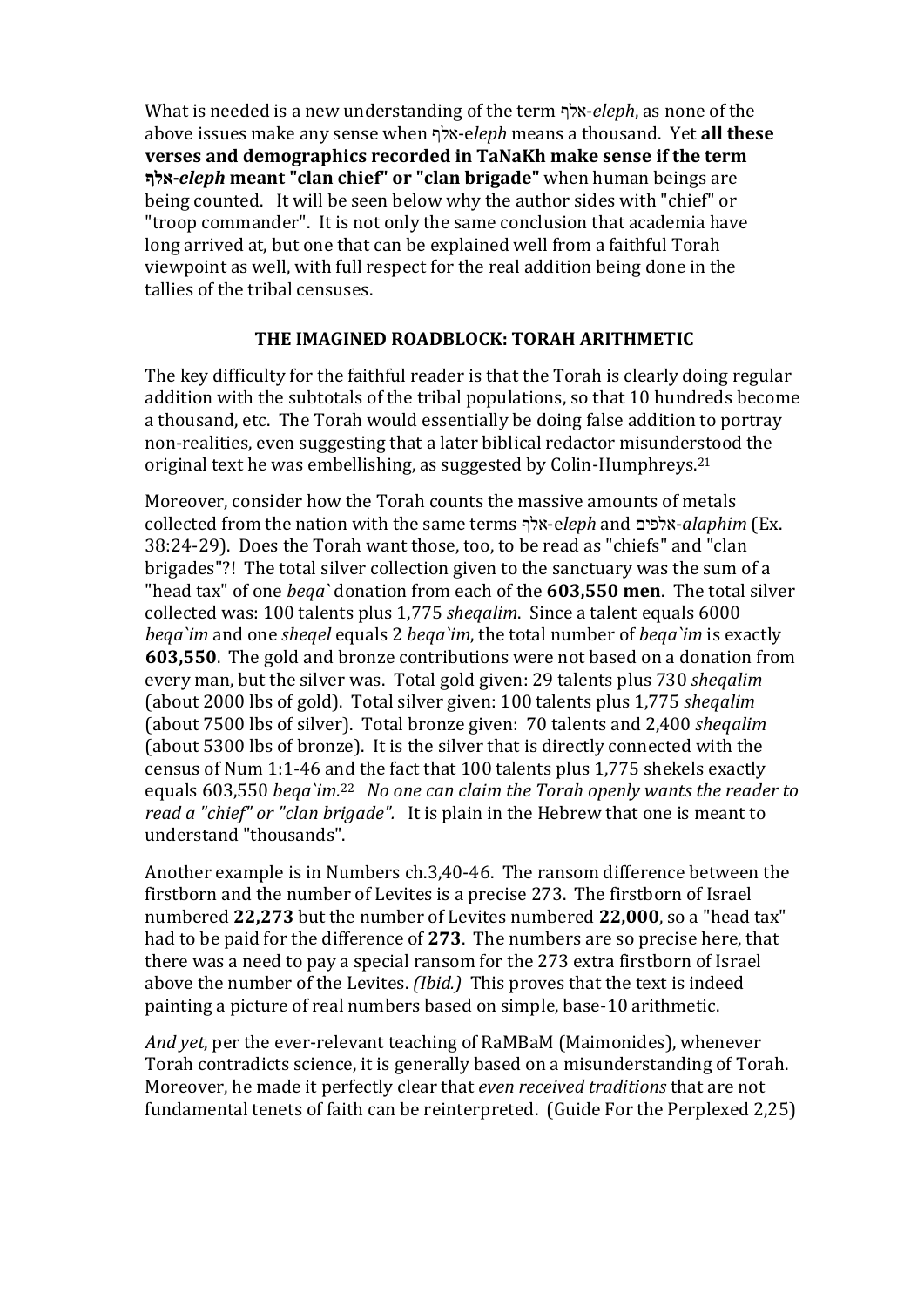Whatsoever is proven to be true, however it may clash with old and hallowed misconceptions, should be accepted. Older beliefs may have still have deep moral or pedagogical purposes (as in this case, see below), but whatever is the most logical, parsimonious solution -- if it is within the parameters of permitted belief, should be embraced.

## **FIVE KEYS TO REMOVING THE BLOCK**

Occam's Razor, the rule of parsimony, demands the other true, actual meaning of אלף-*eleph* found in the Torah itself and elsewhere in TaNaKh: **chief, duke, or military captain**. (Remember that the added vowel *waw*-*shuruq* [voweling the ל-*lamed* as "oo"] is an unnecessary addition surely not in place when the Torah was given, and we need only believe *the sounds of the words* are from Sinai; not necessarily the spelling). In Genesis 36,15-43 the term *aluf*  is used to describe the "chiefs" or "dukes" of Edom no fewer than 42 times! In Zachariah 9,7 and 12,5-6 it is a term for an Israelite captain, and in places such as Psalms 55,13, it seems to indicate a broader term for "teacher." Not only does an *aluf* in the IDF correspond to the ranks of general, admiral, air marshal in other militaries, but even in today's Egyptian army, a military general is called an "alpha" in Arabic. It goes all the way back to the Proto-Sinaitic glyph אלף-*eleph* representing the "head of the herd", the *aluf ha`eder:*

# か

*The author, for one, believes in the Divine inspiration behind the entire Torah of Moses.* Here are five points that have enabled me to embrace this paradigm shift.

1. There are several words in the Torah that have different meanings in different contexts: The same word, אלהים-*elohim* can mean God, false deities, judges (plural), or a singular "judge" (singular). If so, then **אלף-***eleph* **can indeed mean "chief" in the context of people, and "thousand" for weights, measures, and objects.** So it may truly have meant "1000" in Exodus ch. 38. Just as the terms "el", "elohim", "mal'akh", "ish", "ishah" and other terms have quite distinct meanings in different contexts. Note how, like אלף-*eleph*, the first two examples "el" and "elohim" also begin with אל-*el,* the base phoneme communicating "power". In fact, all three terms may have originated from a single Proto-Semitic bi-radical root.

2. The "false addition" (so that 10 מאות-*me'oth* [hundreds] become an אלף-*eleph*) may well have been included for a very good reason: **to obscure the real count**, according to the absolute taboo of counting Israelites -- for which King David would be sorely punished (see II Sam. 24 and I Chr. 21). Although those counts were at the command of *HaShem*, the Torah seems to be covering up the reality to convey the lesson that population tallies, while essentially being given to us (if you know the secret of what אלף-*eleph* truly means), are only for *HaShem* to know. **A person is not a number, our true worth is belittled when we are counted like cattle, and as proven through Gideon and the wars of the State of Israel, numbers are not to be relied upon; the true key to success is faith.**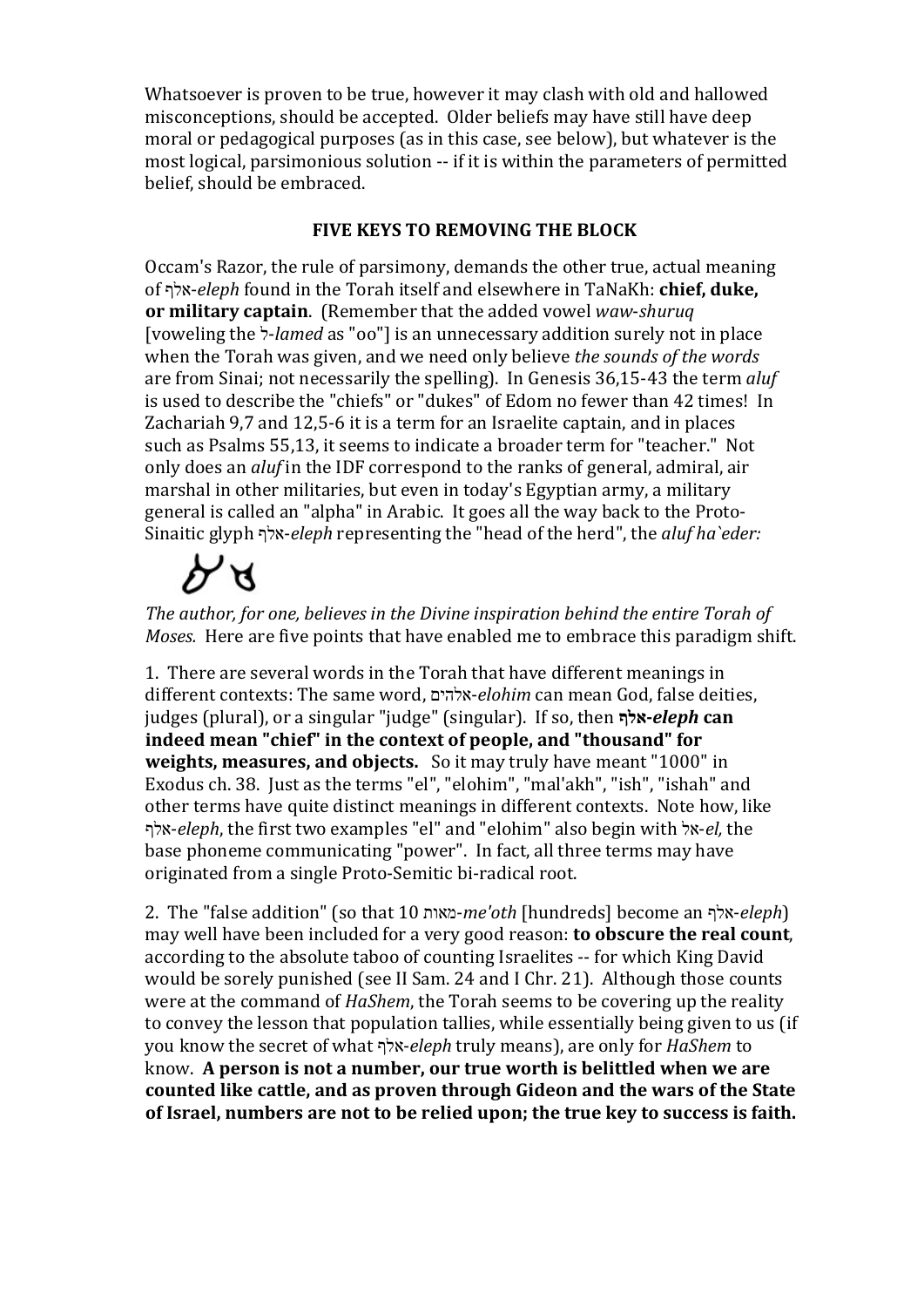3. As is the case in regards to the historical chronology of the Torah according to the Masoretic text *vis a vis* the Septuagint, there is a precedent for biblical numbers being given to communicate ideas other than the empirical historical reality. Together with the Torah's portrayal of Esau, Ishmael and Jacob as fathering twelve tribes, the figure 600,000 may well be rooted in the sexagesimal (base-60) numeral system of Sumer, from which civilization inherited our divisions of time and more. In that ancient Semitic culture that preserved wisdom from Ur, **the figure 600,000 would have connoted "wholeness" or "entirety"** -- as if to say, despite Pharaoh's vain attempts to keep parts of the nation of Israel --the animals, the women and children-- the nation left *in its entirety*; "not one hoof remained". See Exodus 10,9-11:

| ט וַיּאמֵר מֹשֵׁה, בִּנְעָרֵינוּ וּבִזְקֵנֵינוּ<br>ְגֵלֶךְ ; בְּבָנֵינוּ וּבִבְנוֹתֵנוּ בְּצֹאנֵנוּ<br>וּבִבְקָרֵנוּ, נֵלֵךְ--כִּי חַג-יְהוָה, לָנוּ.                                                      | YHWH.' | <b>9</b> And Moses said: 'We will go with our young<br>and with our old, with our sons and with our<br>daughters, with our flocks and with our herds<br>we will go; for we must hold a feast unto |
|------------------------------------------------------------------------------------------------------------------------------------------------------------------------------------------------------------|--------|---------------------------------------------------------------------------------------------------------------------------------------------------------------------------------------------------|
| י וַיּאמֶר אֲלֵהֶם, יְהִי כֵן יְהוָה עִמֲכֶם,<br>ְכַּאֲשֶׁר אֲשַׁלַּח אֶתְכֶם, וְאֶת-טַפְּכֶם<br>ְרְאוּ, כִּי רָעָה נֶגֶד פְּנֵיכֶם.                                                                       |        | <b>10</b> And he [Pharaoh] said unto them: 'So be<br>YHWH with you, as I will let you go, and your<br>little ones; see ye that evil is before your face.                                          |
| יא לא כֵן, לְכוּ-נָא הַגְּבָרִים וְעִבְדוּ<br>ּאֶת-יְהוָה--כִּי אֹתָהּ, אַתֶּם מְבַקִשִּׁים ;<br>ַוַיְגָרֶשׁ אֹתָם, מֵאֵת פְּנֵי פַרְעֹה.                                                                  |        | 11 Not so; go now ye that are men, and serve<br>YHWH; for that is what ye desire.' And they<br>were driven out from Pharaoh's presence.                                                           |
| And later in chapter 10, verses 24-26:                                                                                                                                                                     |        |                                                                                                                                                                                                   |
| <b>כֹּד</b> וַיִּקְרָא פַּרְעֹה אֶל-מֹשֶׁה, וַיֹּאמֶר לְכוּ<br>עִבְדוּ אֶת-יְהוָה--רַק צֹאנְכֶם וּבְקַרְכֶם,<br>יֻצָּג: גַּם-טַפְּכֶם, יֵלֵךְ עִמָּכֶם.                                                    |        | 24 And Pharaoh called unto Moses, and<br>said: 'Go ye, serve YHWH; only let your<br>flocks and your herds be stayed; let your<br>little ones also go with you.'                                   |
| <b>כה</b> וַיּאמֵר מֹשֵׁה, גַּם-אַתָּה תִּתֵּן בִּיָדֵנוּ<br>זְבָחִים וְעֹלֹת , וְעָשִׂינוּ, לַיהוָה אֱלֹהֵינוּ.                                                                                           |        | 25 And Moses said: 'Thou must also give<br>into our hand sacrifices and burnt-offerings,<br>that we may sacrifice unto YHWH our God.                                                              |
| <b>כו</b> וְגַם-מִקְנֵנוּ יֵלֵךְ עִמָּנוּ, לֹא תִשָּׁאֵר<br>פַּרְסָה--כִּי מִמֶּנוּ נִקֵּח, לַעֲבֹד אֶת-יְהוָה<br>ּאֱלֹהֵינוּ ; וַאֲנַחְנוּ לֹא-נֵדַע, מַה-נַּעֲבֹד אֶת-<br>יִהוַה, עַד-בֹּאֵנוּ, שַׁמַּה. |        | 26 Our cattle also shall go with us; there<br>shall not a hoof be left behind; for thereof<br>must we take to serve YHWH our God'                                                                 |
|                                                                                                                                                                                                            |        |                                                                                                                                                                                                   |

In fact, besides additional layers of meaning in the TaNaKh that subtly communicate more information, there are details we would consider very historically important being deliberately left out. An example: the hanging נ-*nun* in *Shofetim* (Judges) 18,30, covering up Moshe being the grandparent of . **שֶּׁ֜ ה נַ יהֹונָתָ ן בֶּ ן־גֵּרְ שֹׁ֨ ם בֶּ ן־מְ** :idolatry to priest a

4. **Meanwhile, the Torah's mathematics** *does* **provide plenty of meaningful information:** the relative gains and losses in population of different tribes over the long sojourn in the desert, such as the huge drop in the numbers of Shim`on and Gad, *vis a vis* the large gains of Menashe and Yehudah. These differences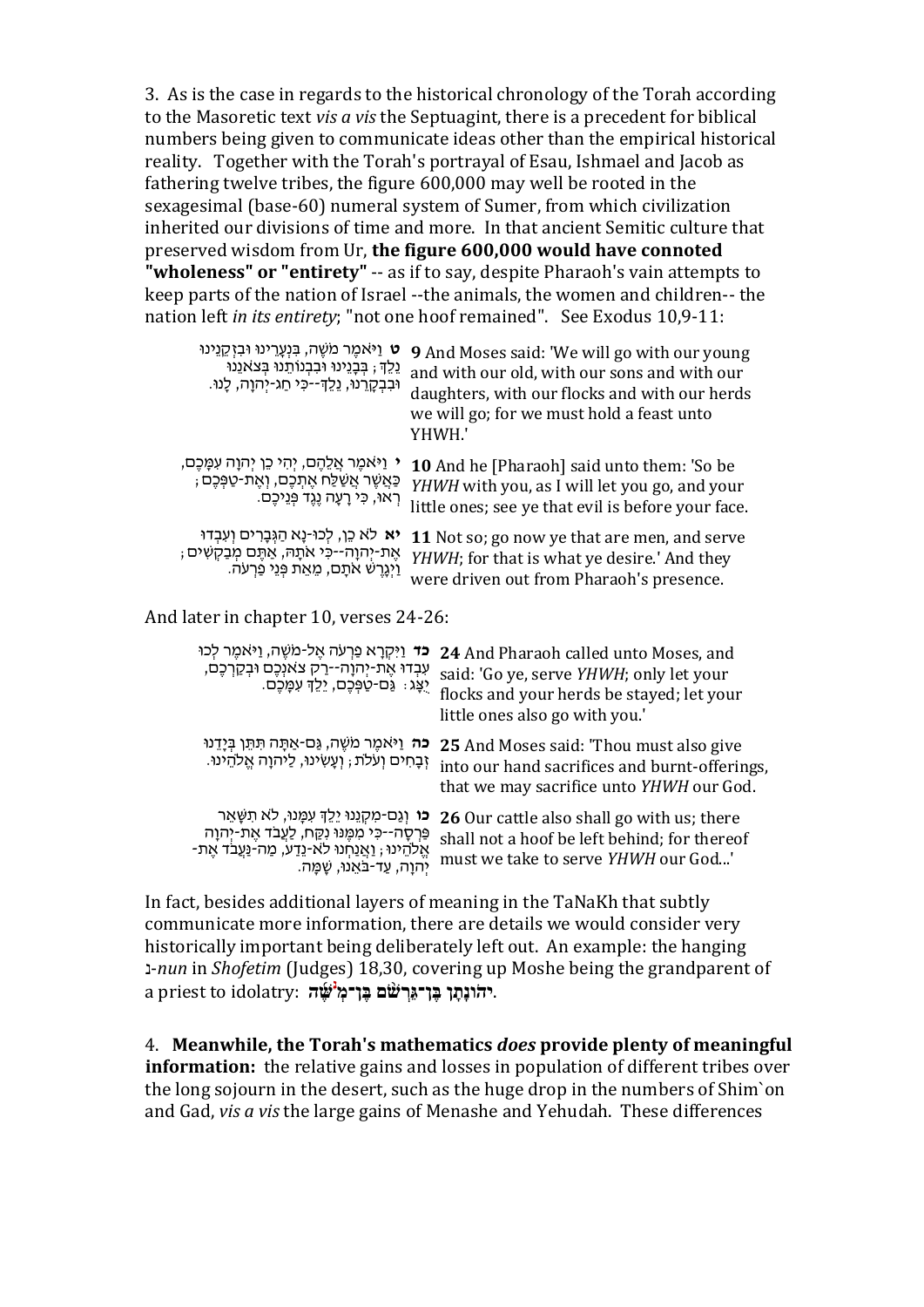suggest their respective levels of righteousness; according to how hard each tribe was hit according to its degree of involvement in the sinful incidents in the Torah, particularly in Numbers.

All the while, the Torah is giving us *actual census figures* for each tribe as follows:

For the tribe of Reuben there would be '46 troop commanders with 500 men' adding up to a total of 546. If you then work through the tribal contingents in Numbers 1:20-47, you will arrive at a total of 6,148 fighting men, plus around the same number of wives, a couple of elderly parents, and perhaps three children per family unit, adding up to a grand total of 35,000 people.23

The author believes this is figure is too conservative. Israel could well have left with as many as 40,000 human souls, including the *`erev rav* (mixed multitude). It might well be possible that the grand total of Israelites and foreigners mixed in reached 50,000. But again: we are limited by the many factors mentioned above, such as the Torah's insistence that Israel was the smallest people of the region, how many could have subsisted on the meager water and food resources of the Sinai Desert for forty years, and what the population of the hill-country of Canaan could have been at the time of the Conquest. Many fail to realize what a mass of 40,000 migrating human beings actually looks like (see images below).

5. In I Samuel 6,19, we find what is perhaps the clearest example of how אלף*eleph* as "chief" is truly the best option. It is a verse over which the classical commentators of the Torah are divided over its very unclear meaning:

| יָט בָּיָת-שֶׁמֵשׁ (כִּי רָאוּ בַּאֲרוֹן 19 And He smote of the men of Beth-               |
|--------------------------------------------------------------------------------------------|
| יְהוָה ,וַיַּךְ בָּעָם <del>שַׁבִעִים אִישׁ, ghemesh</del> because they had gazed upon the |
| יִהְנָה יִהְנָה יִהְנָה (ark of YHWH, even <b>He smote of the people</b>                   |
| . בַּעֲם מַכָּה גְדוֹלֵה seventy men -- fifty eleph-men; and the                           |
| people mourned, because YHWH had                                                           |
| smitten the people with a great slaughter.                                                 |

There is no break between 70 men and 50 "eleph" men; not even a ו-*waw* for "and". The most-likely reading by far seems to be: **"70 men, 50 (of them) chiefs."** Seventy men died, fifty of whom were elites.

Similarly, when that wall fell at Aphek in I Kings 20,30, 27,000 men did not get crushed, but 27 elite officers -- a truly devastating blow, but belonging to *this* world, not fantasy.

## **CONCLUSION**

It is heartening that one Orthodox Jewish scholar, Michael Dallen, came to this realization many years ago. In his own way, he explains the issue well:24

This number [603,550 foot soldiers] exceeds the troop numbers for [Napoleon's](http://www.1stcovenant.com/pages/RiddleoftheBible.htm)  Grand Army when he invaded Russia! The Industrial Age had already begun in [Europe;](http://www.1stcovenant.com/pages/RiddleoftheBible.htm) the population had boomed. Still, the only way Napoleon could assemble such a huge army - fewer than 603,550 troops - was by enlisting soldiers not just from France but from most of the countries of Europe. ...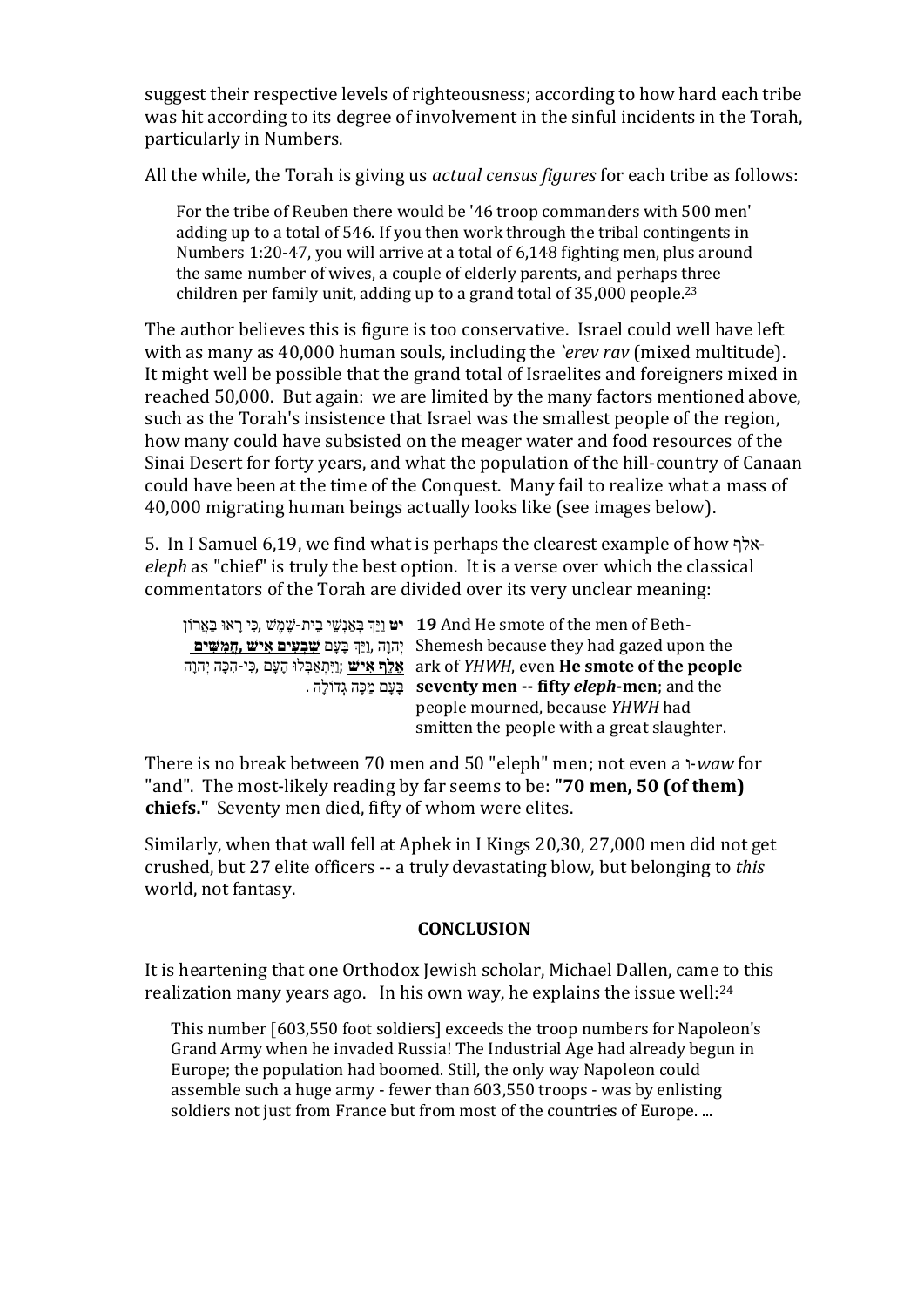Beyond the period of the Exodus, during the reign of King David, another census of men of military age in Israel gives an even higher number: 800,000 "valiant men who drew the sword," 500,000 of whom came from the tribe of Judah/*Yehuda* (2 Samuel 24:9). In 1 Chronicles 21:5 the census figures given are 1,100,000 total; of the Judeans, 470,000. These figures, so it's said, imply a total population - including women and children - of more than five or six *million* (A.F. Kirkpatrick, *Samuel*). And Israel, even then, was one of the world's smallest countries.

Of greater weight is the opinion of the renowned Israeli scholar, Professor Manashe Har-El of the Hebrew University in Jerusalem, who also supported a different reading for אלף-*eleph*, a position similar to our own:25

'*Eleph* is related to the Arabic word *aileh* meaning "family". If we accept the assumption that eleph refers to a family, then from Numbers 1:21 it is evident that the twelve tribes constituted 598 families and 5,550 men of war.'

Har-El does not equate אלף-*eleph* with "clan leader" or "family head" but just "family", so he gets a lower number by not adding 598 leaders to the total. But his basic concept is the same. To the credit of his position, we must not forget that the phrase used in Numbers is 'counted by families'.

An ancient voice support, even if passive, can be gleaned from Josephus Flavius' epic defence of traditional Jewish history against its Greco-Egyptian deniers, *Against Apion*. 26 While he spares no verbiage in systematically refuting their every distortion of Jewish history to his knowledge, while he cites Manetho's figure that the enslaved Hebrew slaves numbered 80,000 shortly before being "expelled" from Egypt on account of their "leprosy", nowhere in the exhaustive rebuttal does Josephus protest the 80,000 figure in the slightest:

Manetho adds... that their number was eighty thousand; whom he sent to those quarries which are on the east side of the Nile, that they might work in them. (Book 1, 26:235)

Josephus' only argument on the number is:

... and as to the eighty thousand lepers, and those in an ill state also, how is it possible to have them gathered together in one day? (Ibid. 27:237)

In other words, the Jewish historian cannot argue with the number; only that such a massive gathering would be impossible if the Hebrews were sickly. To conclude, below is a visual of what 40,000 individuals actually looks like, not including their belongings, herds and flocks. It is truly the size of an epic exodus for any time period. Moreover, a military force of over 6,000 men was indeed a large, formidable army for the Middle Bronze Age.

It is our hope that this analysis has revealed the true scale of the Exodus to be a non-problem. While critics might focus their attention on other issues, they should no longer misrepresent the Torah's censuses as impossible. Ultimately, however, that will also depend on how the faithful choose to portray it in our own discourse.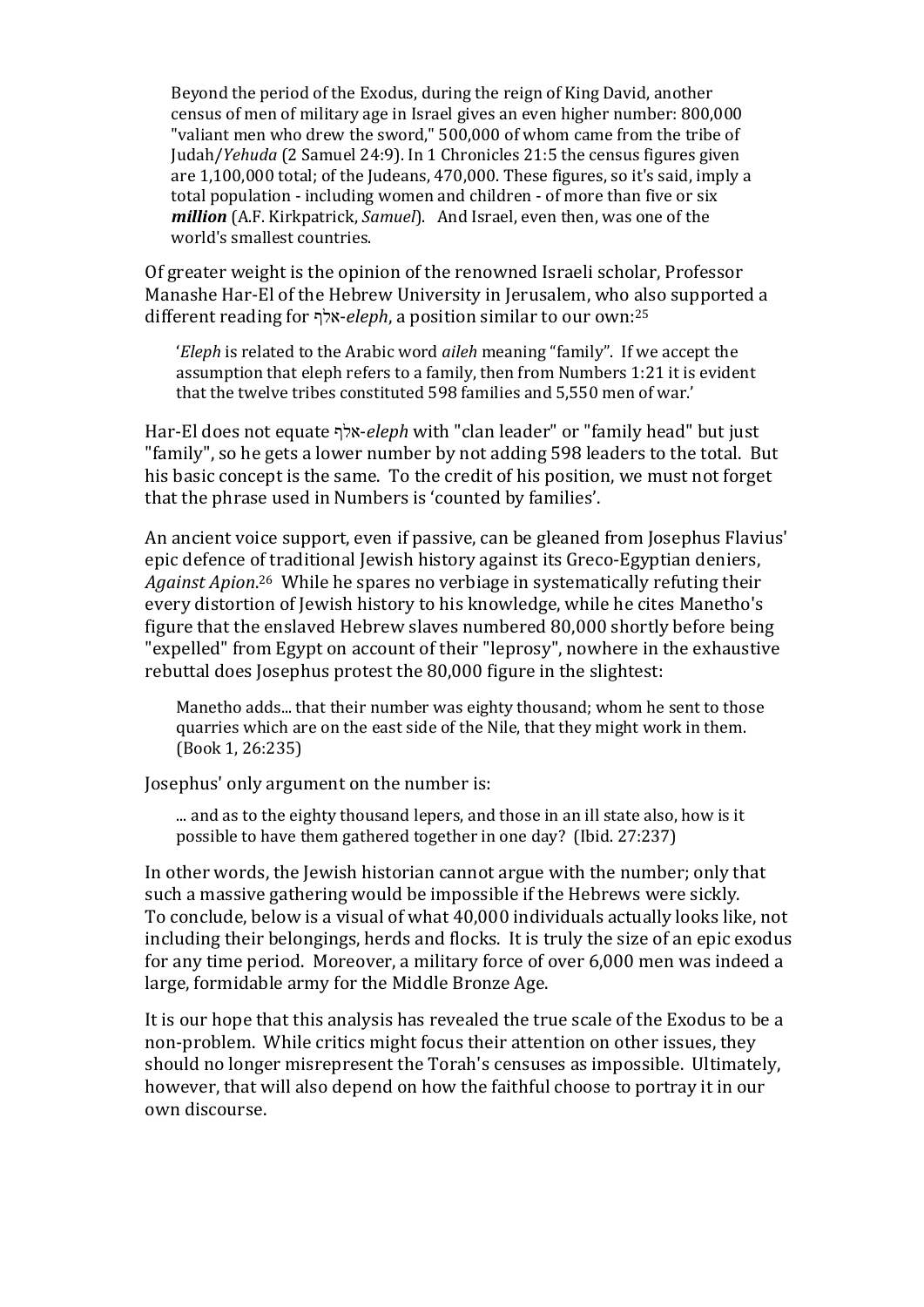



**Ten Thousand People** 



**Ten Thousand People** 

These four rectangles give some visual sense as to what a mass of 40,000 people, alone, looks like. To portray a group of three million, we would require 75 identical pages to this one.

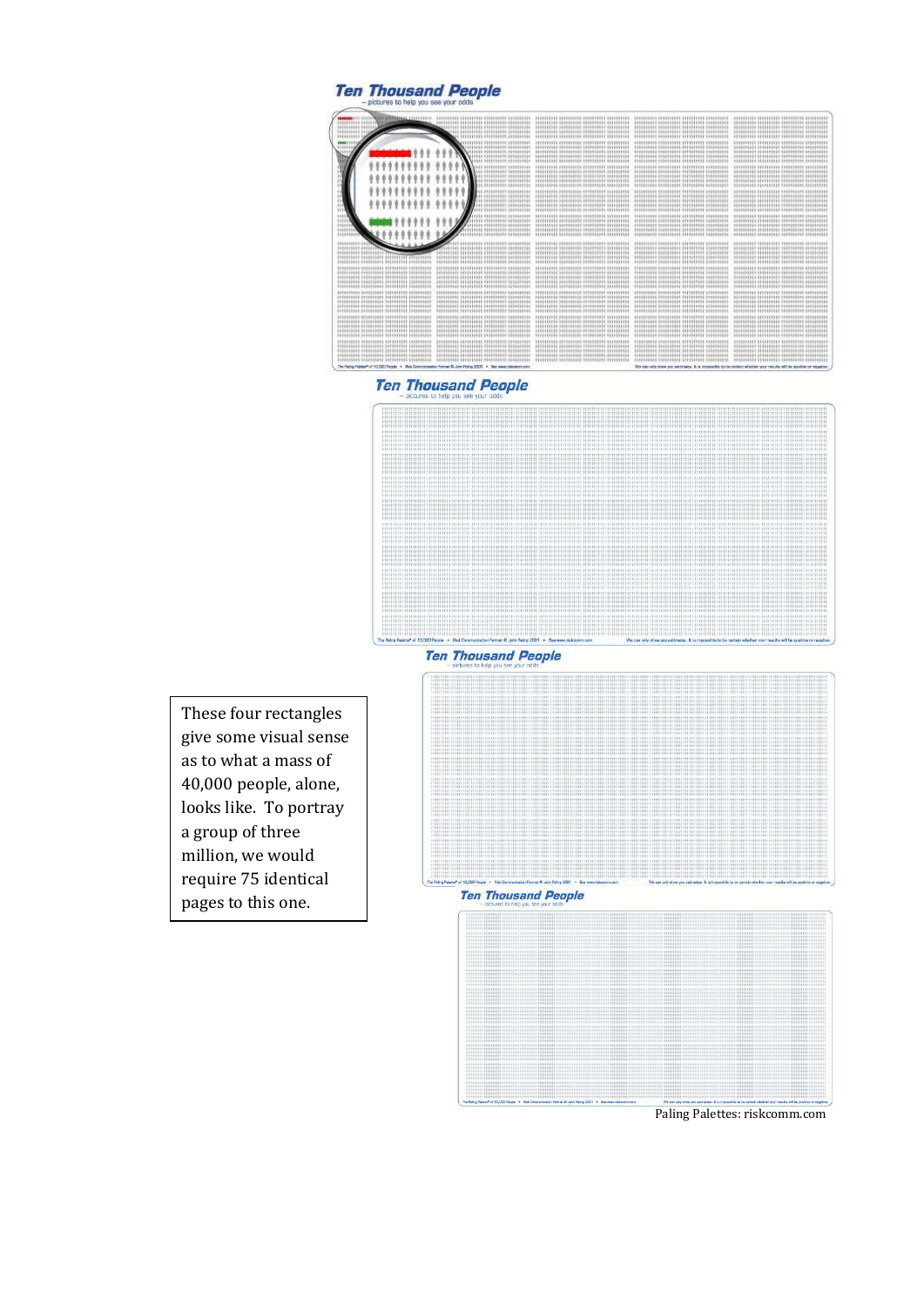## **REFERENCES**

I extend my deep, heartfelt thanks to David Rohl for his invaluable help and insight into this issue, for supplying me with the material for the Appendix, and his tireless guidance and support. I also thank the following students who contributed to this work: Ben Israel, Ephraim Wiederman, and Mordechai Farnesi.

1. Kitchen, Kenneth, On The Reliability of The Old Testmament, Eerdmans, 2006. Grand Rapids, MI. p. 264.

2. Quotes from TaNaKh are according to the authentic Yemenite manuscript edition posted on www.mechon-mamre.org. The English translations are, with a few slight modifications by the author, from the JPS Bible based on the electronic text © by Larry Nelson.

3. Hassan, F.A. 'Chapter Four: The Wealth of the Land' in *Ancient Egypt* (David P. Silverman, ed. Oxford University Press, 1997, p. 67.)

4. Bar-Ron, Michael S. *A Notice About Manna and Uprooted Oppression at Serabit el-Khadim (Improved).* April 3, 2017. Academia.edu. Web. URL: *https://www.academia. edu/32210223/ A\_NOTICE\_ABOUT\_MANNA\_AND\_UPROOTED\_OPPRESSION\_AT\_SERABIT \_EL-KHADIM\_Improved\_*

5. Rohl, David. *Exodus: Myth or History?* Thinking Man Media. St. Louis Park, MN (2015), p. pp. 192-260.

6. Kitchen, *ibid.,* pp. 241-274.

7. Kitchen, *ibid.,* pp. 264-265.

8. Sparks, Brad C. *Problems With Mt. Sinai in Saudi Arabia*. Web. Last Formatted: August 7, 2006. Retrieved: Nov. 5, 2017. URL: *http://www.ldolphin.org/sinai.html*

9. Holland, Frederick W. in Charles W. Wilson, et al., *The Recovery of Jerusalem* (R. Bentley, London, 1871) p. 524, quoted in C[laude R. Conder, "Sinai," in James Orr \(gen. ed.\)](http://www.ldolphin.org/sinai.html), *International Standard Bible Encyclopedia* (Eerdmans, Grand Rapids, Mich., 1929 rev. [1986 reprint]), vol. 4, p. 2804.

10. Bartlett, Samuel C. *From Egypt to Palestine* (Harper & Row, New York, 1879) pp. 270-272, as cited in Wilbur Fields, *Exploring Exodus* (College Press, Joplin, Missouri, 1976) p. 394; Eckenstein, *Hist. Sinai* (1921) pp. 118, 122-123.

11. Eckenstein, Lina. *A History of Sinai* (London & New York, 1921 [AMS Press, New York, 1980 reprint]) pp. 6-7, 39-40.

12. Har-El, Menashe. *Sinai Journeys: The Route of the Exodus* (1983). For climate, see page 41 to 48. For vegetation, see page 49 to 62. For water resources see page 63 to 71.

13. Sacks, Kenneth (2003). *Understanding Emerson: "The American scholar" and His Struggle For Self-reliance*. Princeton University Press. p. 157.

14. Cassin-Scott, Jack (1977). *[The Greek and Persian Wars 500-323 B.C.](https://books.google.com/books?id=bi1Zd1o9MRwC&pg=PA157)* Osprey. p. 11.

[15. Herodo](https://books.google.com/books?id=bi1Zd1o9MRwC&pg=PA157)tus. *The Histories* Book 7.127. Web. Retrieved Nov. 5, 2017. URL: *https://erenow.com/ancien[t/historiesherodotus/11.html](https://books.google.com/books?id=geWUfjew_PEC&pg=PA11)*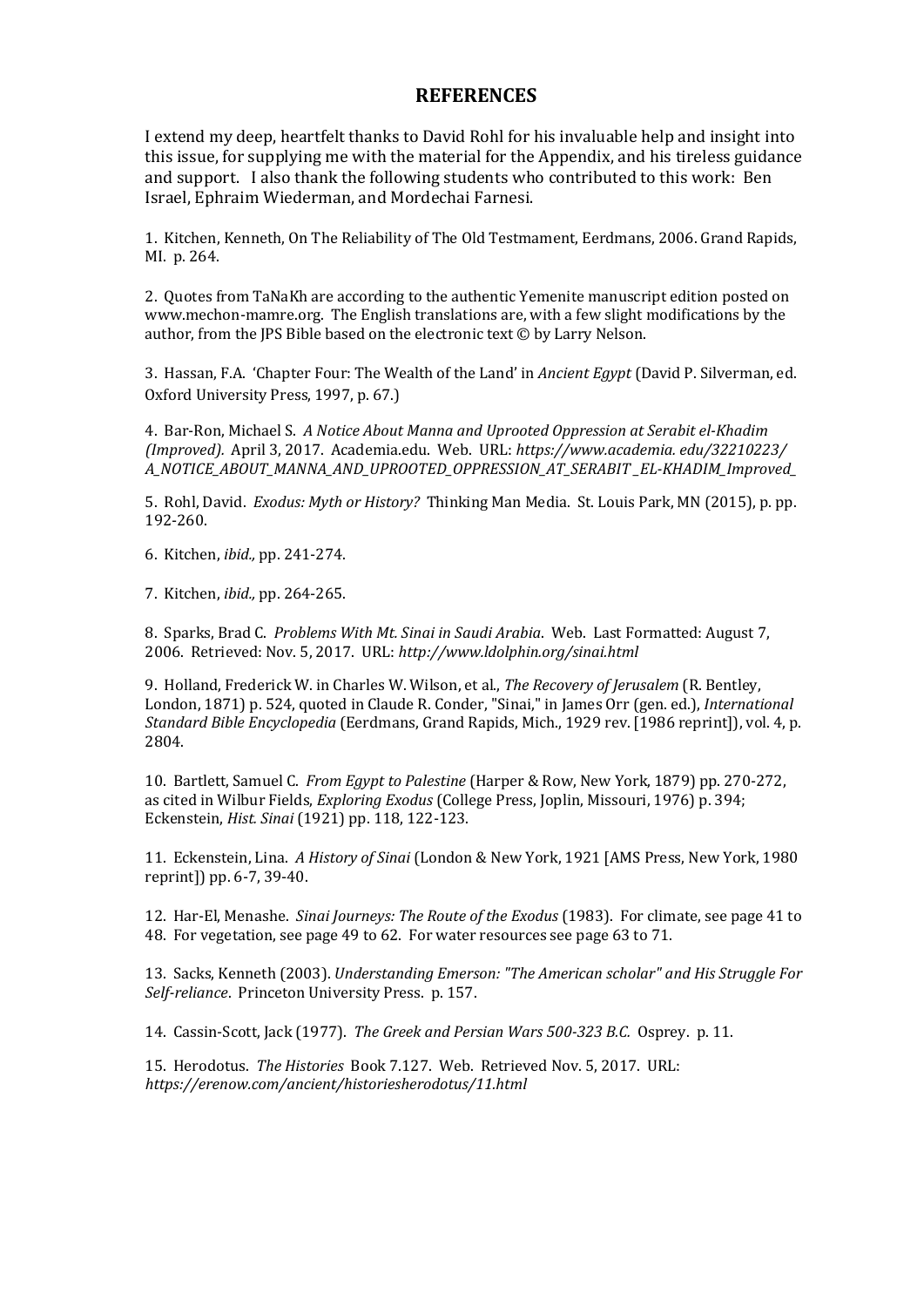16. Kennedy, Titus Michael. *A Demographic Analysis of Late Bronze Age Canaan: An Ancient Population Estimates and Insights Through Archaeology.* Submitted to University of South Africa Sep. 26, 2013. Web. Retrieved Nov. 5, 2017. URL: http://uir.unisa.ac.za/ bitstream/handle/10500/13257/thesis\_kennedy\_tm.pdf?sequence=1&isAllowed=y

17. Wood, Bryant G. The Number of Israelites in the Exodus. The Shiloh Excavations Spring 2018. April 16, 2009. Web. Retrieved Nov. 5, 2017. URL: *http://www.bible archaeology.org/post/2009/04/16/The-Number-of-Israelites-in-the-Exodus.aspx#Article*

18. Source unknown. Posted by 'wildeastmofo' on Mapporn at www.reddit.com. Feb. 2017. Web. URL: *http://i.imgur.com/zsC1T6v.jpg*. Retrieved Nov. 5, 2017.

19. Photo by Antonella865/Megiddo. Weintraub, Pamela. *Rewriting Tel Megiddo's Violent History.* Discover Magazine. October 01, 2015. Web. Retrieved Nov. 5, 2017. URL: *http://discovermagazine.com/2015/nov/14-witness-to-armageddon*.

20. Ritmeyer, Leen. Ritmeyer Archaeological Design. Posted in *Der Messias im Tempel. Web*. Retrieved Nov. 10, 2017. URL: *http://www.themessiahinthetemple.com/history-jerusalem.html*

21. Humphreys, Colin*. The Numbers In The Exodus From Egypt: A Further Appraisal.* ResearchGate.net. July 2000. Web. Retrieved Nov. 5, 2017. URL: *https://www.researchgate. net/publication/249585337\_THE\_NUMBERS\_IN\_THE\_EXODUS\_FROM\_EGYPT\_A\_FURTHER\_ APPRAISAL*

22. Rudd, Steve. *How Many Hebrews Were In The Exodus.* The Interactive Bible. Web. Retrieved Nov. 5, 2017. URL: *http://www.bible.ca/archeology/bible-archeology-exodus-route-population-of-jewshebrews.htm*

23. Rohl, ibid., p. 220.

24. Dallen, Michael. *Biblical Riddles.* The First Covenant Foundation. Web. Retrieved Nov. 5,2017. URL: *http://www.1stcovenant.com/pages/RiddleoftheBible.htm*

25. Har-El, *ibid.*, p. 235.

26. Whiston, William (1667-1752). *The Works of Josephus: New Updated Edition.* Hendrickson Publishers, Inc. Peabody, MA (1987). 756 pp.

## **Appendix: Population Estimates for Ancient Egypt and Canaan**

(Sources graciously provided by David Rohl)

#### **Egypt**

Guillemette Andreu has suggested that the population of Egypt more than doubled from 850,000 at the start of the third millennium to over 2 million by 1800 B.C.E.<sup>1,2</sup>

Karl Butzer estimates a generally steady growth from just under 1 million inhabitants in the Predynastic era (6000-3100 BCE) to over 5 million in Roman/Byzantine times (*c.* 30 BCE- 40 CE).3,4 Butzer's attempt remains the best at scientific demography regarding pre-Roman Egypt.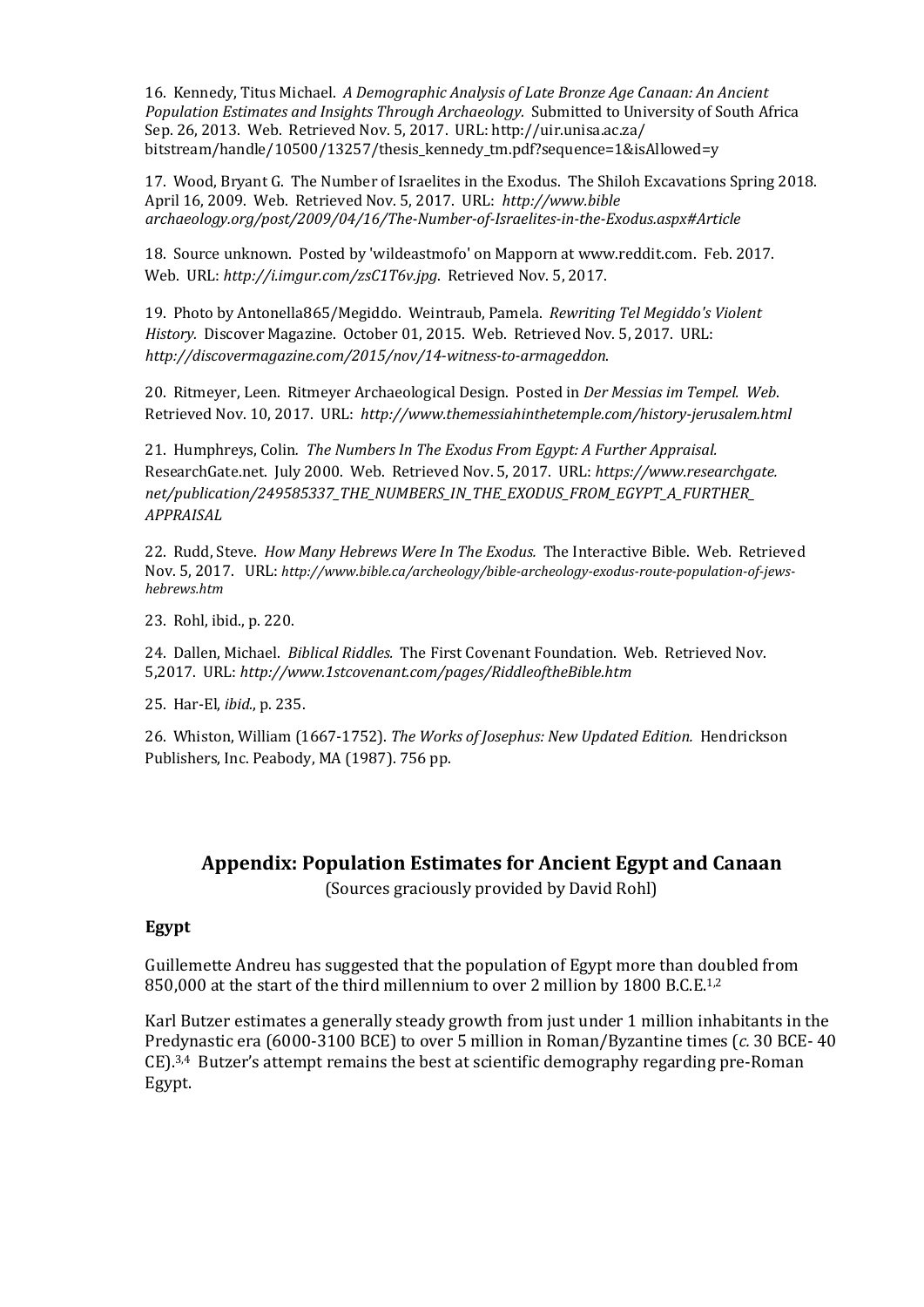During the New Kingdom (*c.* 1550-1069 B.C.E.), this leads to a population total of approximately 2.5 – three million. (Professor Fekhry Hassan generally agrees with this citing the population at 2.1 million. 5 David O'Connor puts the population during the New Kingdom at 2.9 – 4.5 million and as high as 7.5 million in Hellenistic and Roman Egypt.6

To David Rohl, these figures seem high, and Butzer's estimate is far more likely due to it being based on substantial research on geographical and agricultural realities. Dr. Bill Manley, in *The Penguin Historical Atlas of Ancient Egypt*, opts for a population figure of 1.5 million during the Middle Kingdom.

Putting these estimates together, it is probably safest to roughly estimate the entire population of **Egypt at the eve of the Exodus (***circa* **1450 BCE) at about 2 million souls.** Notice how wildly disproportionate these numbers are from an Israelite slave population of three million, let alone the many other peoples enslaved in Egypt at the time.

According to Dr. Mark Janzen, slave numbers in the New Kingdom: '… a *very rough* estimate of approximately 200,000-250,000 slaves in Egypt during the New Kingdom can be made.'8 Considering the other peoples enslaved in Egypt at the time, if there were 200,000 slaves at the time of the Israelite Sojourn, how many, percentage-wise, would have been Israelite. This is one of the most convincing figures that reveals the author's estimate of 40,000 departing Hebrews, including the mixed multitude, to be most reasonable.

Finally, again, according to Hassan, the size of the Egyptian army during the New Kingdom period was 40,000, <sup>9</sup> and may well have been smaller in Middle Kingdom times, given the slightly lower population. Does an army of 600,000 armed ex-slaves have a place in such a small-scale world?

1. Guillemette Andreu, *Egypt in the Age of the Pyramids* (Ithaca: Cornell University Press, 1997)

2. Meskell, *Private Life in New Kingdom Egypt* (Princeton University Press, 2002), p. 26.

3. Karl Butzer, *Early Hydraulic Civilization* (University of Chicago Press, 1976), pp. 80-87, fig. 13;

4. Barry J. Kemp, *Anatomy of a Civilization* (2nd edition. London & New York: Routledge, 2006), pp. 49-50.

5. F. A. Hassan, 'The Dynamics of a Riverine Civilization: A Geoarchaeological Perspective on the Nile Valley, Egypt' in *World Archaeology* 29.1 (1997): pp. 51-74.

6. David O'Connor, 'New Kingdom and Third Intermediate Period' in *Ancient Egypt: A Social History* [Cambridge University Press, 1983], p. 190.

7. F.A. Hassan, 'Chapter Four: The Wealth of the Land' in *Ancient Egypt* [David P. Silverman, ed. Oxford University Press, 1997], p. 67.)

8. Dr. Mark Janzen, assistant professor of history and archaeology at Southwestern Baptist Theologocial Seminary. He holds a Ph.D. in history, with an emphasis on Egyptology from the University of Memphis, and an M.A. in Biblical and Near Eastern Archaeology from Trinity Evangelical Divinity School in Trinity International University. His dissertation is titled, 'The Iconography of Humiliation: The Depiction and Treatment of Foreign Captives in New Kingdom Egypt.')

9. F.A. Hassan, 'Chapter Four: The Wealth of the Land' in *Ancient Egypt* [David P. Silverman, ed. Oxford University Press, 1997], p. 67.)